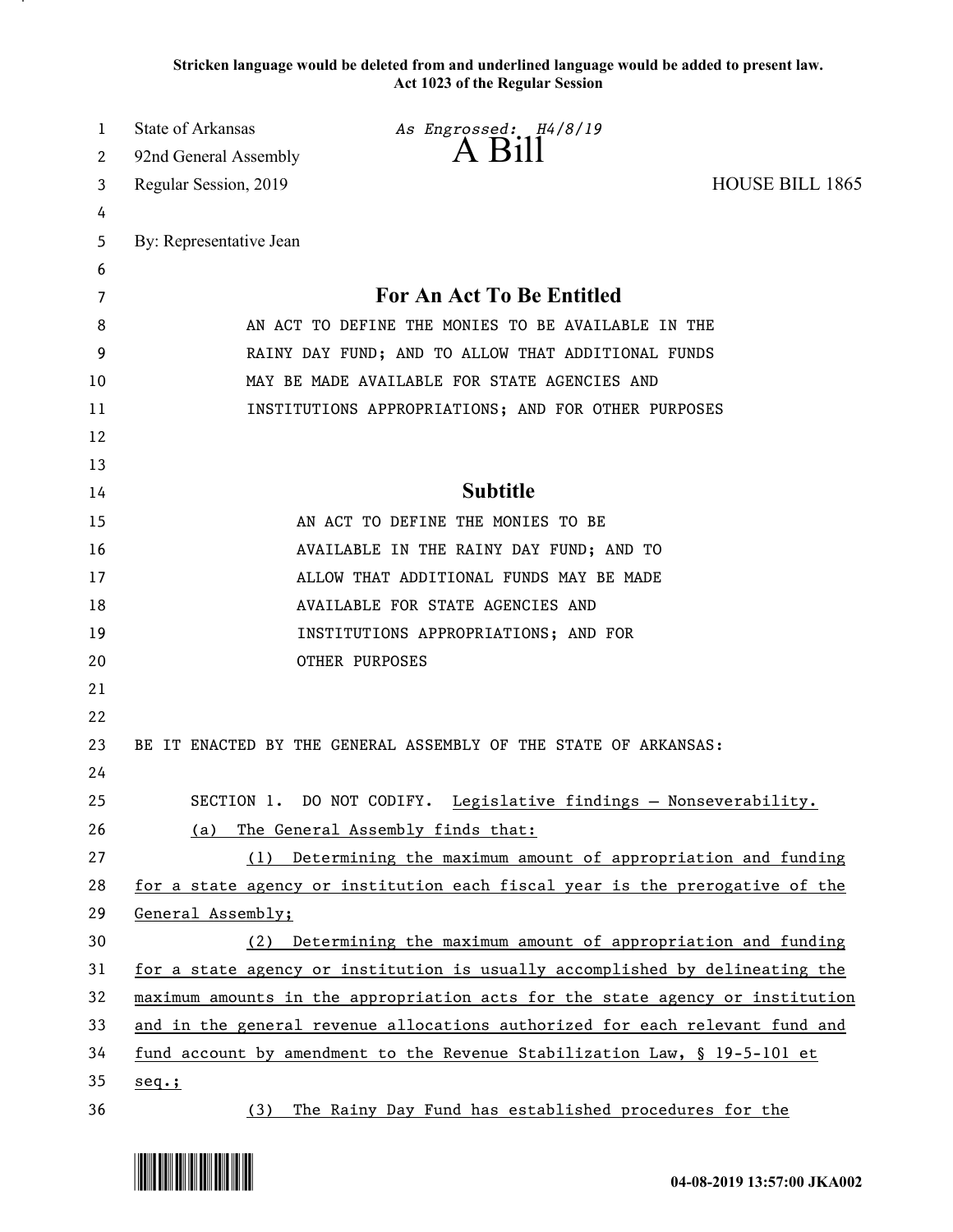As Engrossed: H4/8/19 HB1865

| 1  | transfer of funds to various funds and fund accounts for the efficient and    |
|----|-------------------------------------------------------------------------------|
| 2  | effective operation of state government; and                                  |
| 3  | (4) It is necessary and appropriate that the General Assembly                 |
| 4  | maintain oversight by requiring prior approval of the Legislative Council or, |
| 5  | if the General Assembly is in session, the Joint Budget Committee, as         |
| 6  | provided in $\S$ 19-5-1262(c)(2).                                             |
| 7  | (b) The requirement of approval by the Legislative Council or, if the         |
| 8  | General Assembly is in session, the Joint Budget Committee, is not a          |
| 9  | severable part of § 19-5-1262. If the requirement of approval by the          |
| 10 | Legislative Council or, if the General Assembly is in session, the Joint      |
| 11 | Budget Committee, is ruled unconstitutional by a court of competent           |
| 12 | jurisdiction, $\S$ 19-5-1262 (c)(2) is void in its entirety.                  |
| 13 |                                                                               |
| 14 | SECTION 2. DO NOT CODIFY. Rainy Day Funding. Immediately upon the             |
| 15 | effective date of this Act, as soon thereafter as is practical or as          |
| 16 | authorized in this Section the State Treasurer shall transfer and credit to   |
| 17 | the "Rainy Day Fund", upon certification of the amounts thereof by the Chief  |
| 18 | Fiscal Officer of the State, the following:                                   |
| 19 | $(a)(1)$ Any funds remaining in the Rainy Day Fund at the end of a Fiscal     |
| 20 | Year shall carried forward to the next Fiscal Year unless specifically stated |
| 21 | otherwise by law;                                                             |
| 22 | (2) Any balance remaining in the Rainy Day Fund from funds made               |
| 23 | available for a Rainy Day Fund Set-Aside by the 91st General Assembly shall   |
| 24 | be carried forward in the Rainy Day Fund;                                     |
| 25 | (b) All unobligated and unallocated monies remaining in the "General          |
| 26 | Improvement Fund" or the "Development and Enhancement Fund" on June 30, 2019  |
| 27 | which are not required to finance projects to be financed therefrom pursuant  |
| 28 | to appropriations enacted by the General Assembly, or which have not been     |
| 29 | reappropriated or reallocated for financing from the "Development and         |
| 30 | Enhancement Fund" by the 92nd General Assembly;                               |
| 31 | $(c)(1)$ Any unobligated or unallocated funds remaining on July 2, 2019 in    |
| 32 | the "General Revenue Allotment Reserve Fund" from monies accruing thereto     |
| 33 | during the 2017-2019 fiscal biennium which are not required to finance        |
| 34 | enactments of the 92st General Assembly that do not expire on June 30, 2019,  |
| 35 |                                                                               |
|    | including all General Revenue Funds recovered from remaining fund balances;   |

2 04-08-2019 13:57:00 JKA002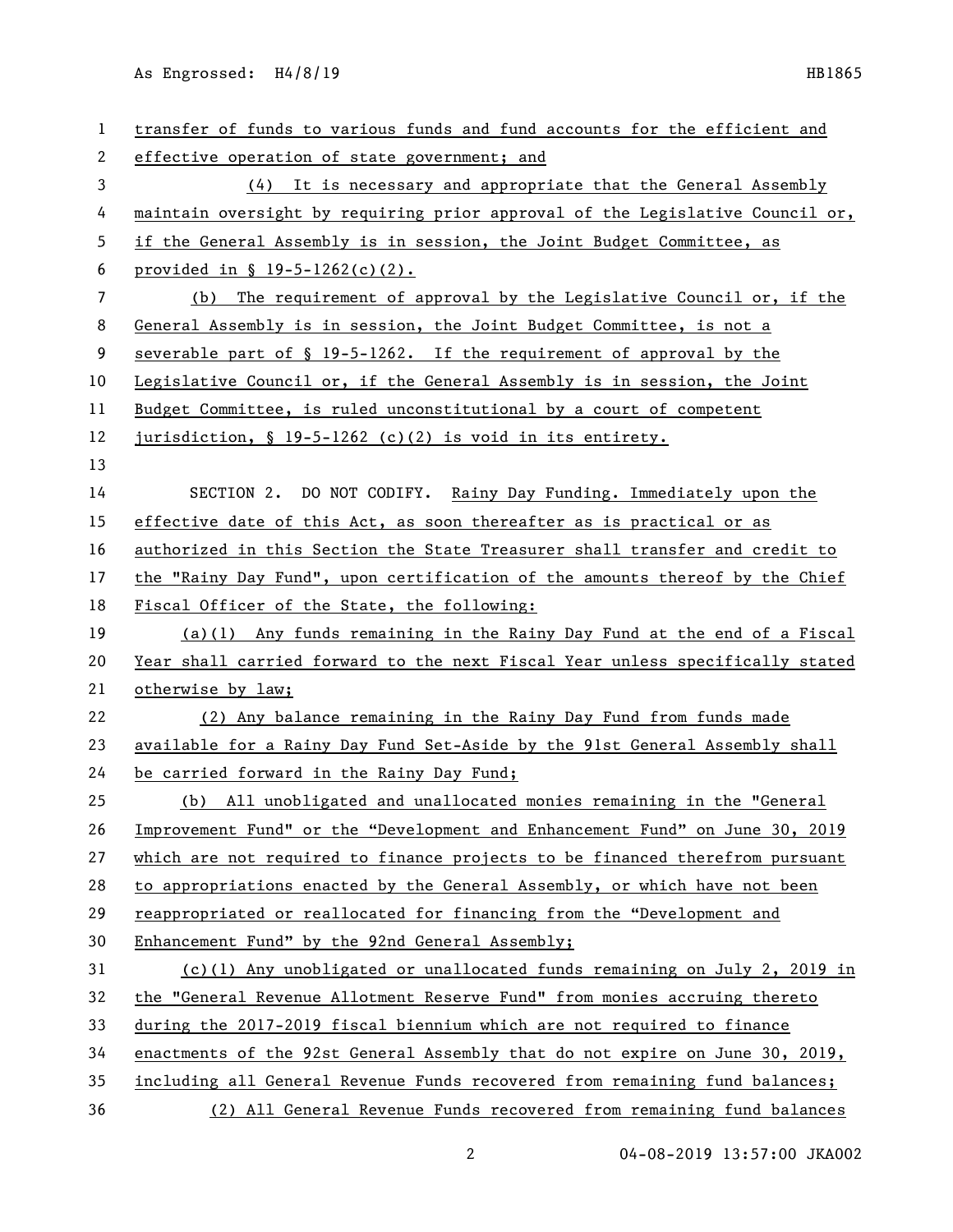As Engrossed: H4/8/19 HB1865

| 1  | in the "General Revenue Allotment Reserve Fund" from monies accruing thereto   |
|----|--------------------------------------------------------------------------------|
| 2  | during the 2019-2020 fiscal year which are not required to finance enactments  |
| 3  | of the 92st General Assembly that do not expire on June 30, 2020;              |
| 4  | Those special revenues credited to the General Improvement Fund or<br>(d)      |
| 5  | the Development and Enhancement Fund from estate taxes as set out in Arkansas  |
| 6  | Code $$19-6-301(171);$                                                         |
| 7  | (e) Other revenues as may be transferred or authorized by law; and             |
| 8  | (f) Any funds provided by the Arkansas Attorney General from the               |
| 9  | Attorney General Consumer Education and Enforcement Account, received by the   |
| 10 | State of Arkansas through Settlement agreements or as designated by court      |
| 11 | order.                                                                         |
| 12 |                                                                                |
| 13 | SECTION 3. DO NOT CODIFY. Rainy Day Fund Distribution and Set-Asides.          |
| 14 | (a) Of those funds transferred and credited to the Rainy Day Fund as           |
| 15 | authorized in Section 2 of this Act, the State Treasurer shall first set       |
| 16 | aside fifty-four million six hundred sixty-nine thousand five hundred ninety-  |
| 17 | eight dollars (\$54,669,598) for the "Debt Obligations/Priority Rainy Day Set- |
| 18 | Aside" enumerated in subsections $(b)(1)$ through $(b)(7)$ of this section.    |
| 19 | (b) Debt Obligations/Priority Rainy Day Set-Aside:                             |
| 20 | (1) To establish the Debt Obligations/Priority Rainy Day Set-Aside             |
| 21 | within the Rainy Day Fund to be distributed from time to time in amounts as    |
| 22 | determined by the Chief Fiscal Officer of the State as authorized in           |
| 23 | subsections (b)(2) through (b)(7).                                             |
| 24 | (2) For transfers to subsection (A) of Section 1 of Act 411 of 2019            |
| 25 | and any reappropriations authorized by the General Assembly for this purpose,  |
| 26 | for lease payments associated with debt service on a 948-bed institution at    |
| 27 | Malvern, a 400-bed addition at the Grimes Unit at Newport, and 862-bed         |
| 28 | Special Needs Unit and addition to Ouachita River Unit at Malvern, in a sum    |
| 29 | not to exceed $$10,500,000;$                                                   |
| 30 | (3) For a transfer to the Economic Development Incentive Quick                 |
| 31 | Action Closing Fund, for incentives to attract new business and economic       |
| 32 | development to the state, in a sum not to exceed $$30,000,000;$                |
| 33 | (4) For transfers to the University of Arkansas Fund $-$ Division of           |
| 34 | Agriculture, in a sum not to exceed $$1,869,598;$                              |
| 35 | (5) For a transfer for the Department of Education to appropriations           |
| 36 | authorized for the Succeed Scholarship Program, in a sum not to exceed         |

04-08-2019 13:57:00 JKA002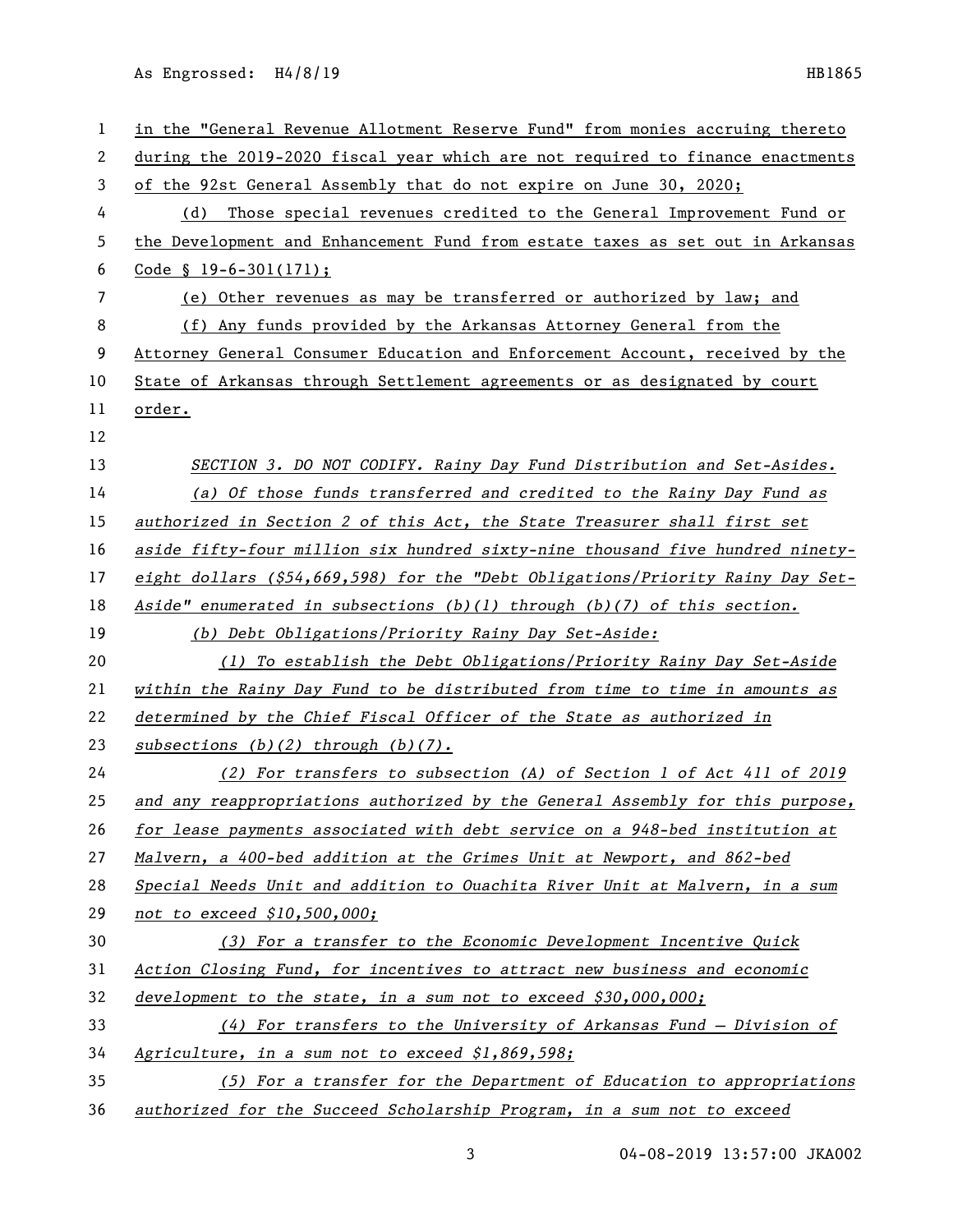| 1  | \$1,800,000;                                                                   |
|----|--------------------------------------------------------------------------------|
| 2  | (6) For a transfer to the State Military Department Fund Account for           |
| 3  | the State Military Department - Youth Challenge Program in a sum not to        |
| 4  | exceed $$500,000;$ and                                                         |
| 5  | (7) For a transfer to the University of Arkansas for Medical                   |
| 6  | Sciences National Cancer Institute Designation Trust Fund, in a sum not to     |
| 7  | exceed 10,000,000.                                                             |
| 8  | (c) If it is determined by the Chief Fiscal Officer of the State that          |
| 9  | funding made available and set-aside in subsection (b) herein are not          |
| 10 | required then all or any portion of those funds may be transferred from time   |
| 11 | to time to the Rainy Day Fund.                                                 |
| 12 | $(d)(1)$ The Treasurer of State shall then transfer and credit an amount       |
| 13 | not to exceed thirty million dollars (\$30,000,000) to the Rainy Day Fund.     |
| 14 | (2) Once the thirty million dollars $(330,000,000)$ authorized in              |
| 15 | subsection $(d)$ (1) of this section is fully funded no additional funds shall |
| 16 | be transferred or credited to the Rainy Day Fund as authorized in Section 2    |
| 17 | of this Act with the exception of those funds made available and allocated in  |
| 18 | the Revenue Stabilization Allocations enacted by the General Assembly and any  |
| 19 | remaining balances in the Rainy Day Fund as of June 30, 2019.                  |
| 20 |                                                                                |
| 21 | SECTION 4. DO NOT CODIFY. Conditions and Audit. (a) Transfer of funds          |
| 22 | from the "Rainy Day Fund" shall be made only after the Chief Fiscal Officer    |
| 23 | of the State has determined that all criteria or pre-conditions established    |
| 24 | in the appropriation act to receive the transfer have been met and that a      |
| 25 | Method of Finance has been filed with the Office of Accounting in the          |
| 26 | Department of Finance and Administration, if required.                         |
| 27 | Any matching funds as may be provided in law shall be certified to<br>(b)      |
| 28 | the Chief Fiscal Officer of the State prior to the commencement of the         |
| 29 | project.                                                                       |
| 30 | Any recipient of the funds appropriated herein are also subject to<br>(c)      |
| 31 | an audit by the Arkansas Legislative Audit of the Legislative Joint Auditing   |
| 32 | Committee in order to determine that the use of the funds was in compliance    |
| 33 | with the intent and appropriated purposes of the General Assembly.             |
| 34 |                                                                                |
| 35 | SECTION 5. DO NOT CODIFY. Funding Authority. (a) Any enactment of the          |
| 36 | 92nd General Assembly in either regular, fiscal or extraordinary session       |

04-08-2019 13:57:00 JKA002